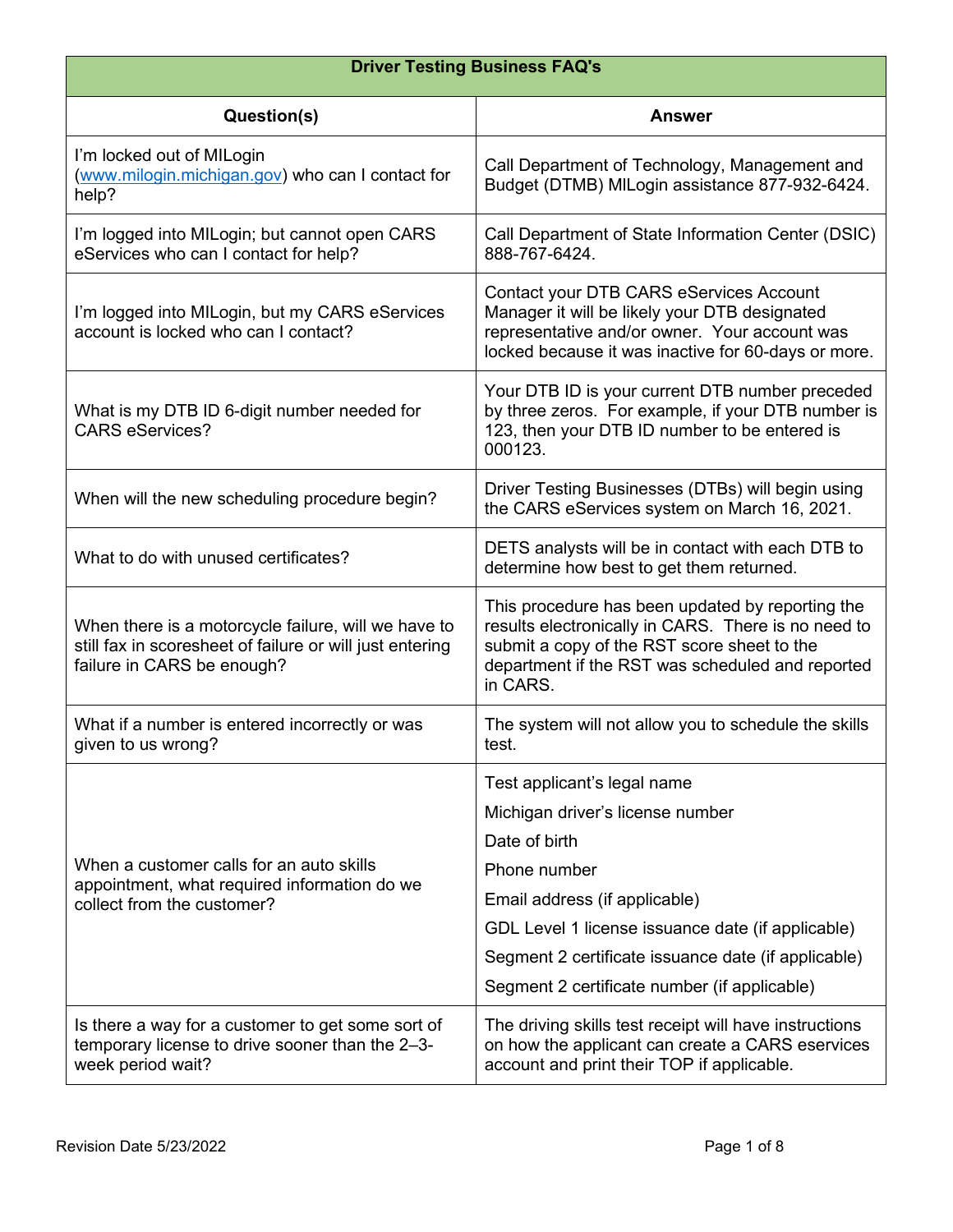| If a test is administered on Sunday, does that still<br>need to be entered by 11pm on Sunday?                                                                                                                  | Yes                                                                                                                                                                                                                                                                                                    |
|----------------------------------------------------------------------------------------------------------------------------------------------------------------------------------------------------------------|--------------------------------------------------------------------------------------------------------------------------------------------------------------------------------------------------------------------------------------------------------------------------------------------------------|
| How will we enter a license number for someone<br>with a foreign license. At this time, they are not<br>required to get a TIP, only a 1 cent receipt.                                                          | Test applicants from foreign countries will first be<br>required to visit a branch office and will be issued<br>Driver Skills Test Authorization Receipt (DSTAR),<br>the document will have a Michigan driver license<br>number on it that can be used to schedule the<br>driving skills test in CARS. |
|                                                                                                                                                                                                                | The DTB will be required to collect the test<br>applicant date of birth, that is not printed on the<br>DSTAR.                                                                                                                                                                                          |
| I have a test applicant who is under the age of 18-<br>years old and they presented to me a DSTAR; how<br>do I schedule this teen in CARS?                                                                     | When scheduling this specific test applicant your<br>DTB will answer the question of "Were they issued<br>a red and white Segment 2 (DES-002) Certificate of<br>Completion B#######?" as No.<br>Your DTB will not be required to enter a legacy                                                        |
|                                                                                                                                                                                                                | segment 2 certificate number in CARS when<br>reporting the driving skills test result.                                                                                                                                                                                                                 |
| Do we still need to generate the examiner monthly<br>summary reports (TPT-090)?                                                                                                                                | No.                                                                                                                                                                                                                                                                                                    |
| Do we still need to mail in the driving skills test<br>score sheets each month?                                                                                                                                | Yes. This procedure has not changed.                                                                                                                                                                                                                                                                   |
| Do we continue scanning in score sheets and<br>keeping them on file for 2 years?                                                                                                                               | Yes. This procedure has not changed.                                                                                                                                                                                                                                                                   |
| Will the system tell us WHY they are not eligible for<br>a test?                                                                                                                                               | No.<br>Your DTB will be shown the default message in<br>CARS of "This individual is not eligible for a skills<br>test."                                                                                                                                                                                |
| I attempted to schedule a driving skills test and<br>received the message in CARS of "Cannot take a<br>driver skills test at this time!"; what do I do?                                                        | Direct the test applicant to contact the Driver<br>Assessment Support Unit at 517-335-7051.                                                                                                                                                                                                            |
|                                                                                                                                                                                                                | Please note that this is different from the default<br>message normally displayed "This individual is not<br>eligible for a skills test."                                                                                                                                                              |
| How are technical issues going to be handled? For<br>instance, if the CARS site is completely down or<br>there are issues connecting and info cannot be<br>entered, or WIFI is down due to power outages, etc. | If the DTB does not have an internet connection<br>and a test cannot be scheduled in CARS, the test<br>cannot be administered.                                                                                                                                                                         |
| Are DTB that only test CDL's required create a<br>CARS account?                                                                                                                                                | No.                                                                                                                                                                                                                                                                                                    |
| Can an applicant have more than one test<br>scheduled?                                                                                                                                                         | An applicant can be scheduled at more than one<br>testing business on a given day.                                                                                                                                                                                                                     |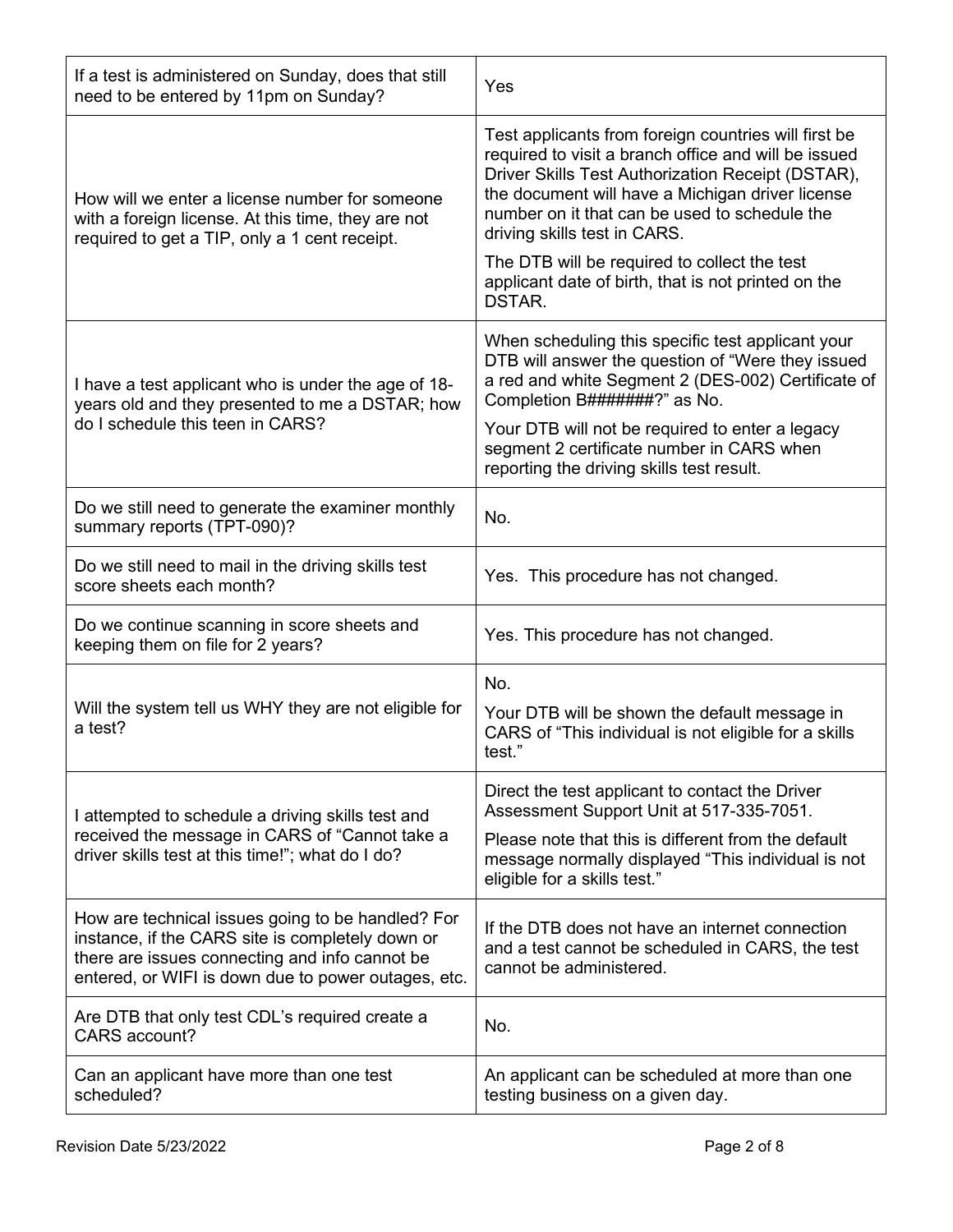| I have scheduled a test applicant for a driving skills<br>test in CARS, now for some reason I cannot report<br>the results in CARS. What should I do?                                                                                | Email MDOS-drivertesting@michigan.gov<br>immediately and provide the test applicant driver<br>license number requesting assistance.                                                                                                                                                                                                       |
|--------------------------------------------------------------------------------------------------------------------------------------------------------------------------------------------------------------------------------------|-------------------------------------------------------------------------------------------------------------------------------------------------------------------------------------------------------------------------------------------------------------------------------------------------------------------------------------------|
| Can pre-payment be accepted when the<br>appointment is booked? Is that the DTB's<br>obligation to manage until the test is administered?                                                                                             | It is up to the business practice of the DTB as to<br>when payment is collected. The Driver Education<br>and Testing Section does not manage the fees or<br>when they are incurred.                                                                                                                                                       |
| What happens if we have a partial license number?<br>Will we be able to enter it without full license<br>number?                                                                                                                     | No test can be scheduled. The DTB is required to<br>obtain the full driver license number and date of<br>birth to schedule a test.                                                                                                                                                                                                        |
| I attempted to schedule a driving skills test and<br>received the message in CARS of "This individual<br>could not be found"; what do I do?                                                                                          | The information that your DTB entered in CARS is<br>not accurate, please verify the test applicant driver<br>license number and date of birth. One or both<br>items are incorrect.                                                                                                                                                        |
| What is the start time, early or late, without having<br>to adjust the time in CARS?                                                                                                                                                 | The skills test needs to be administered at the<br>scheduled start time. The test cannot begin early;<br>however, a skills test should not be administered<br>more than 30 minutes after the scheduled start<br>time. If it is later than 30 minutes, the initial test<br>should be canceled, and the applicant should be<br>rescheduled. |
| How far in advance can scheduling be done? I<br>sometimes schedule 2-3 months out.                                                                                                                                                   | Tests can be scheduled a year in advance.                                                                                                                                                                                                                                                                                                 |
| Will we be able to view upcoming scheduled tests,<br>and if so, how far into the future will we be able to<br>view our scheduled tests?                                                                                              | Scheduled tests can be viewed up to 1 year ahead.<br>CARS reporting is the official schedule and only<br>tests scheduled in the CARS system should be<br>administered.                                                                                                                                                                    |
| Can we dispense with a backup appointment book?                                                                                                                                                                                      | If they choose to do so, a DTB may continue to use<br>an external appointment book in addition to the<br>required CARS system for scheduling.                                                                                                                                                                                             |
| If someone that is scheduled shows up without<br>proper paperwork or something is wrong with their<br>car and they leave to get it fixed and come back an<br>hour later to test, do we have to schedule them<br>again in the system? | Yes.<br>The previous test should be recorded as a failure<br>with a proper comment and then rescheduled in the<br>system for the new date and time.                                                                                                                                                                                       |
| If all receipts are printed the morning the of the test<br>and the 9AM comes in, and there is no 3rd brake<br>light. Rescheduled same day 2pm. What receipt is<br>given? The morning appointment's receipt or a new<br>one.          | The first test should be recorded as a failure with a<br>comment as to the reason. Then the applicant<br>should be rescheduled in CARS eServices and a<br>new skills test receipt should be issued with the<br>corresponding date and time the test was<br>administered.                                                                  |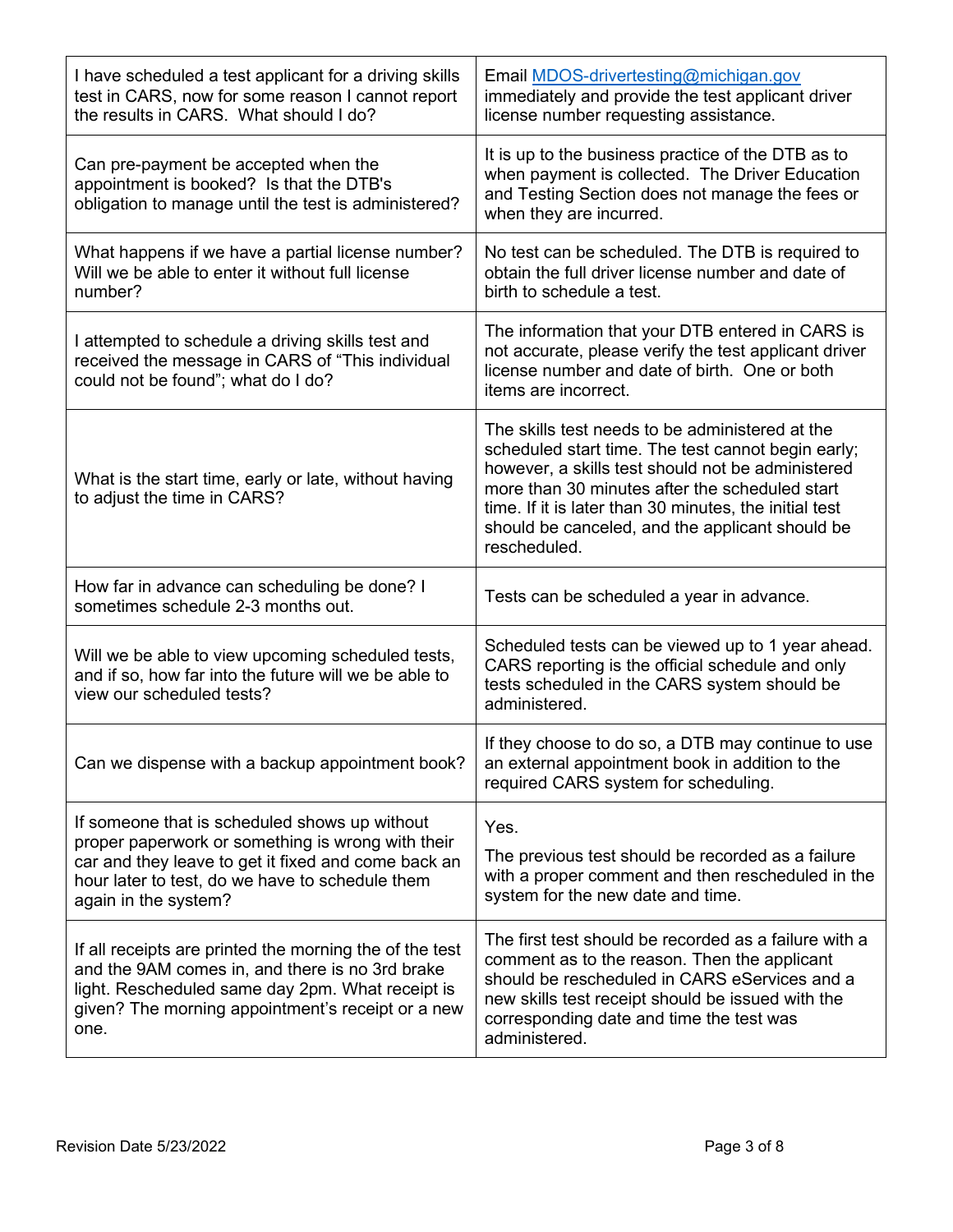| What do we need to collect when scheduling a test<br>applicant?                                                                                                                                                                                                                                                                                                                                       | Test applicant's legal name<br>Michigan driver's license number<br>Date of birth<br>Phone number<br>Email address (if applicable)<br>GDL Level 1 license issuance date (if applicable)<br>Segment 2 certificate issuance date (if applicable)<br>Segment 2 certificate number (if applicable)                                                                                                     |
|-------------------------------------------------------------------------------------------------------------------------------------------------------------------------------------------------------------------------------------------------------------------------------------------------------------------------------------------------------------------------------------------------------|---------------------------------------------------------------------------------------------------------------------------------------------------------------------------------------------------------------------------------------------------------------------------------------------------------------------------------------------------------------------------------------------------|
| When scheduling, do we need the Segment 2<br>completion date?                                                                                                                                                                                                                                                                                                                                         | No.<br>Michigan DL number<br>Date of Birth<br>GDL level one issuance date<br>Segment 2 certificate number, without the<br>certificate number the DTB doesn't know if they<br>have a CARS generated or legacy certificate that<br>was issued to the teen.<br>CARS generated segment 2 certificate number<br>(EXM########## or ###########)<br>Or<br>Legacy segment 2 certificate number (B#######) |
| We have scheduled a GDL automobile test<br>applicant in CARS. We answered the answer the<br>question "Were they issued a red and white<br>Segment 2 (DES-002) Certificate of Completion<br>B#######?" as Yes.<br>But now CARS is informing us the certificate<br>number is not valid it will not accept the CARS<br>generated certificate number ########### or<br>EXM###########; what do we do now? | Your DTB will need to cancel the driving skills test<br>that was scheduled in CARS. Reschedule the<br>driving skills test in CARS then answer the question<br>as No instead. Then report the driving skills test<br>results.                                                                                                                                                                      |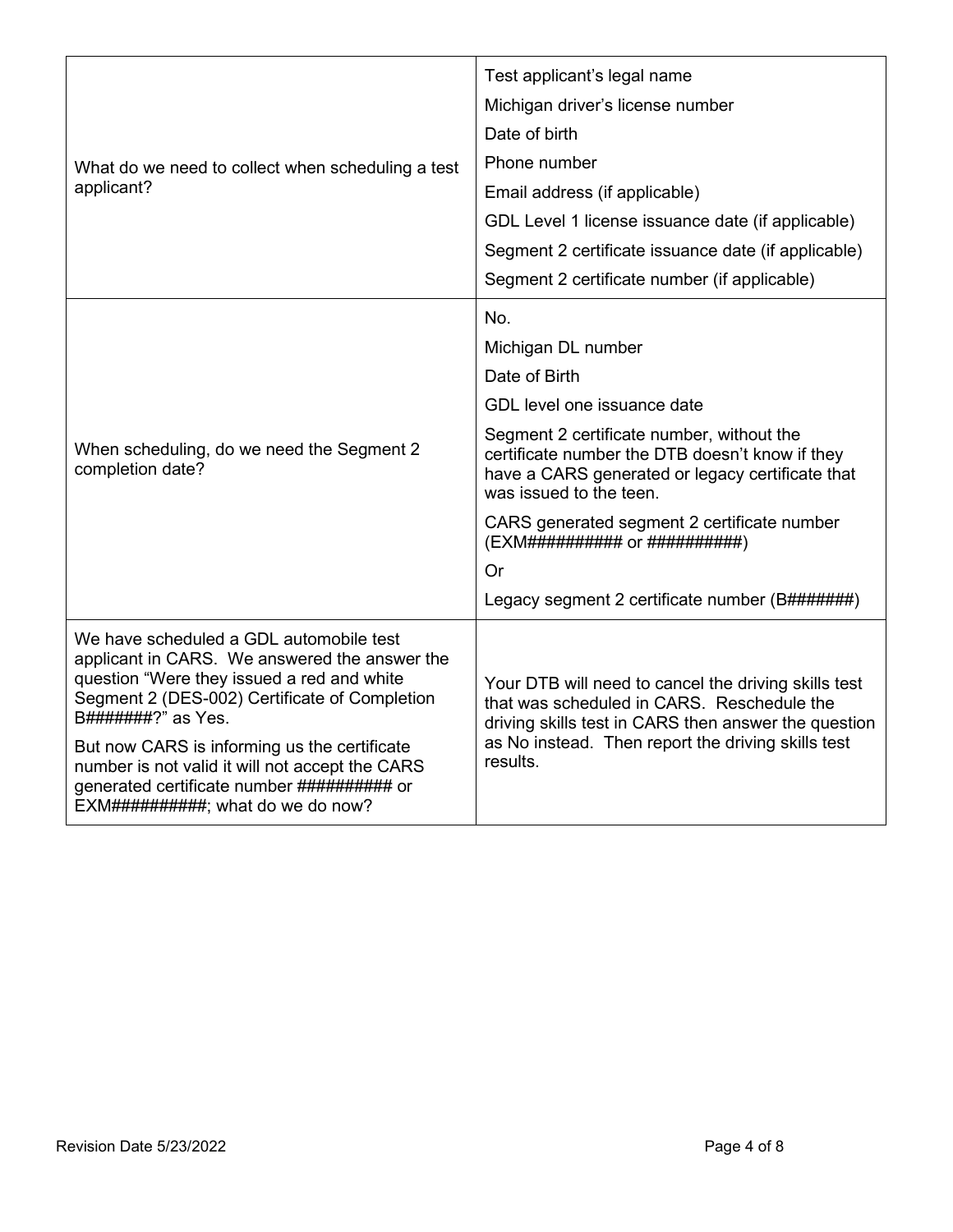| If we have Segment 2 information and the test is<br>scheduled and they forget their Segment 2 or lost<br>their Segment 2, can we still test?                                               | No.<br>It is still the examiners responsibility to ensure the<br>applicant is eligible for the skills test before it is<br>administered by reviewing all testing documents.                                                                                                                                                                                              |
|--------------------------------------------------------------------------------------------------------------------------------------------------------------------------------------------|--------------------------------------------------------------------------------------------------------------------------------------------------------------------------------------------------------------------------------------------------------------------------------------------------------------------------------------------------------------------------|
| After March 16, 2021, do TIP individuals receive a<br>passed receipt or do they go to eServices to print a<br>temp license?                                                                | All successful skills test applicants who have been<br>scheduled in CARS should receive a skills test<br>receipt. The receipt will give them instructions on<br>how to go about getting their Temporary Operator<br>License.                                                                                                                                             |
| If the applicant has a paper TIP or GDL 1, do you<br>also give them a driving skills test receipt along with<br>a road test certificate?                                                   | No.<br>After March 16, 2021, if they are scheduled in<br>CARS eServices you will only issue the driving<br>skills test receipt. Any applicant scheduled in CARS<br>will not get a driving skills test certificate.                                                                                                                                                       |
| The teen automobile driving skills test applicant<br>who I administered a test to cannot print their<br>Temporary Operator Permit (TOP) from CARS?                                         | The teen will not be eligible to print their TOP from<br>CARS until on or after their 16 <sup>th</sup> birthday.                                                                                                                                                                                                                                                         |
| If we are to use remaining Driver Skills Test<br>Certificates (TPT-010) until May 15, do we begin<br>printing Driving Skills Test Receipt and reporting on<br>Mar 16 or wait until May 15? | Skills test certificates may be issued to applicants<br>that were scheduled prior to March 16, 2021. Once<br>you transition to using CARS on March 16, 2021,<br>only the driving skills test receipt needs to be used<br>if they passed the driving skills test.                                                                                                         |
| Do we issue a printed driving skills test receipt to an<br>applicant if the test results in a failure?                                                                                     | No.<br>Each DTB is required to provide each test applicant<br>a financial receipt for the driving skills test that was<br>administered regardless of the test result; pass or<br>fail. Items that need to be included on the financial<br>receipt can be found in the Examiner Manual<br><b>Chapter E Organization Requirements, Page 2,</b><br><b>Revision 07-25-08</b> |
| What do we do with preprinted driving skills test<br>receipt and the test applicant fails?                                                                                                 | Securely destroy the driving skills test receipt.<br>Each driving skills test applicant is required to be<br>issued a financial receipt for the test that was<br>administered regardless of the test result; pass or<br>fail.                                                                                                                                            |
| If someone fails on the parking portion of the test,<br>can the examiner pick up another waiting test right<br>away?                                                                       | Yes, however, the new driving skills test must be<br>scheduled in CARS prior to the test being<br>administered.                                                                                                                                                                                                                                                          |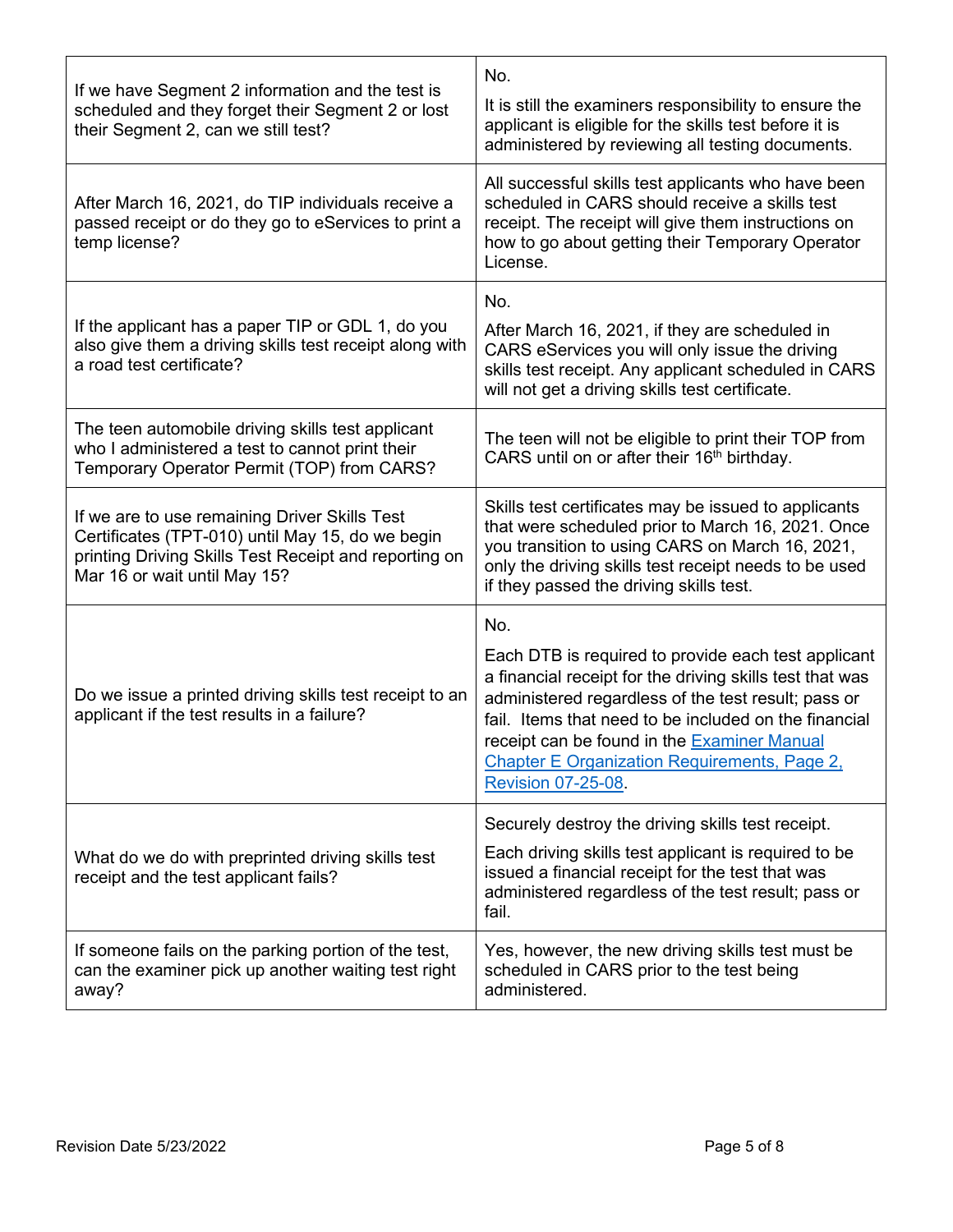| How would equipment or document failures be<br>entered?                                                                                                                                             | They should be recorded as a failure and use the<br>drop-down menu to select "Document" for the<br>reason why.                                                                                                                                                                                                                        |
|-----------------------------------------------------------------------------------------------------------------------------------------------------------------------------------------------------|---------------------------------------------------------------------------------------------------------------------------------------------------------------------------------------------------------------------------------------------------------------------------------------------------------------------------------------|
| Does or can the printed driving skills test receipt<br>from CARS replace the receipts we currently<br>provide each applicant?                                                                       | No.<br>If the test applicant passes the driving skills test,<br>they are to be provided with the CARS generated<br>driving skills test receipt on the same date the test<br>was administered.<br>If the test applicant failed the driving skills test, they<br>are not to be given the CARS generated driving<br>skills test receipt. |
|                                                                                                                                                                                                     | Each driving skills test applicant is required to be<br>issued a financial receipt for the test that was<br>administered regardless of the test result; pass or<br>fail.                                                                                                                                                              |
| Is there a time limit to how early we can print the<br>Driving Skills Test Receipt. (If they book 2 months<br>in advance, can we print when they book or do, we<br>wait until the day of the test)? | Yes.<br>The department procedure states driving skills test<br>receipts may be printed the night before but should<br>not be printed for more than one day's number of<br>tests. These receipts contain applicant data that<br>should be treated in a secure manner.                                                                  |
| Will we be required to furnish receipt of payment to<br>the applicant in addition to the new<br>receipt/certificate we are printing out?                                                            | Yes.<br>Each driving skills test applicant is required to be<br>issued a financial receipt for the test that was<br>administered regardless of the test result; pass or<br>fail.                                                                                                                                                      |
| Will we be required to give a receipt as in the past?<br>Will we need to record the driver's license number<br>and phone number as in the past?                                                     | Each test applicant who successfully completes the<br>driving skills test is to be provided a driving skills<br>test receipt generated by CARS.                                                                                                                                                                                       |
|                                                                                                                                                                                                     | If the test applicant fails the driving skills test, they<br>are not to be given the CARS generated driving<br>skills test receipt.                                                                                                                                                                                                   |
|                                                                                                                                                                                                     | Each driving skills test applicant is required to be<br>issued a financial receipt for the test that was<br>administered regardless of the test result; pass or<br>fail.                                                                                                                                                              |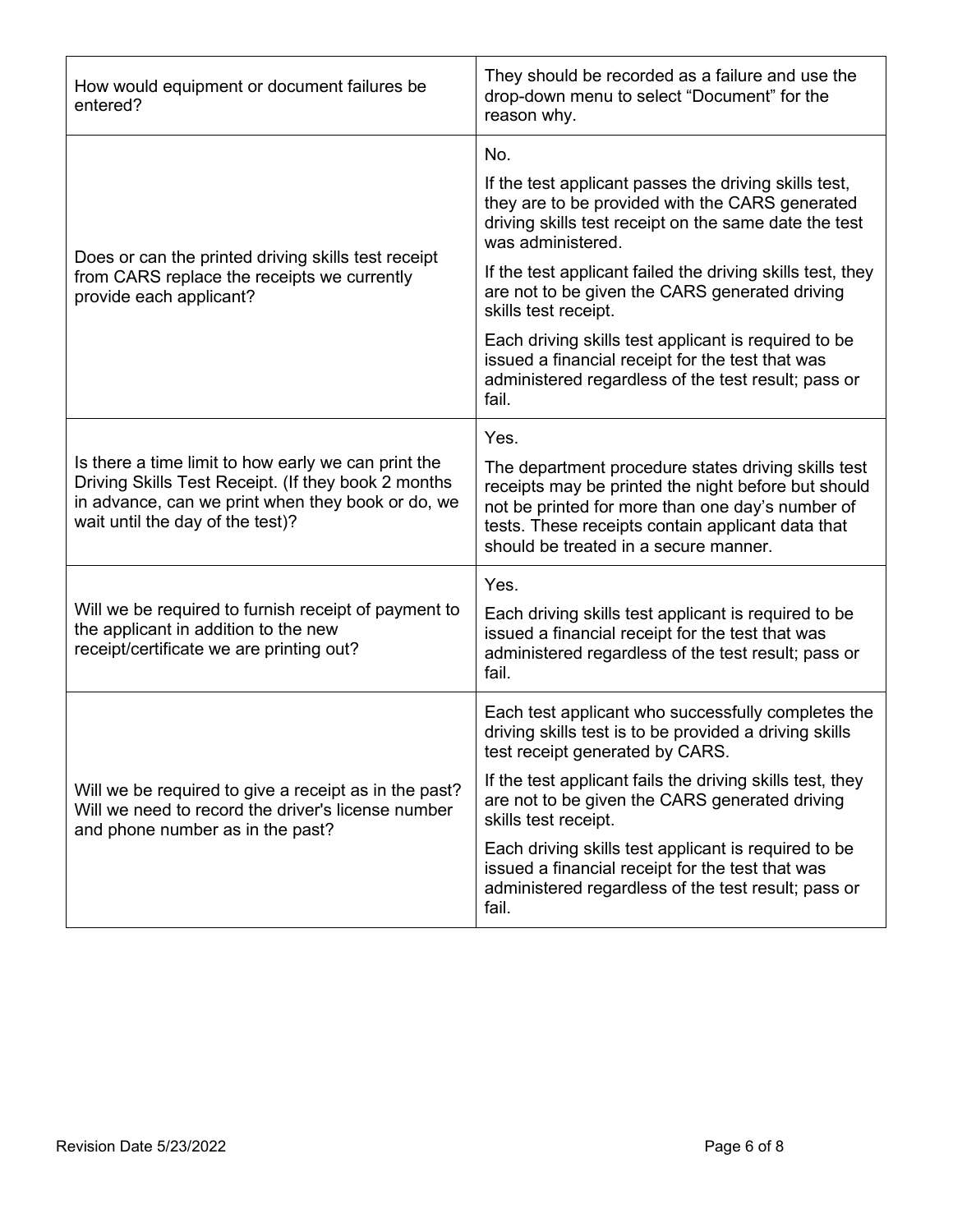| If an applicant loses their driving skills test receipt,<br>do we reprint one for them?                                                                                                  | Yes. They can be reprinted up to 1 year after the<br>test has been administered for a passing driving<br>skills test.                                                                                         |
|------------------------------------------------------------------------------------------------------------------------------------------------------------------------------------------|---------------------------------------------------------------------------------------------------------------------------------------------------------------------------------------------------------------|
| I noticed that the receipt said that they had to go to<br>the S.O.S. branch officeI thought that the whole<br>point was to avoid them going back to the branch,<br>is that not, correct? | The driving skills test receipt is customized for the<br>test applicant based upon what credentials are on<br>file in CARS and what requirements they need to<br>submit to obtain their driver license.       |
|                                                                                                                                                                                          | Example 1: an applicant that was issued a TIP prior<br>to CARS will need to return to the branch to get<br>their photo taken.                                                                                 |
|                                                                                                                                                                                          | Example 2: an applicant was issued GDL 1 issued<br>prior to CARS will need to return to the branch to<br>get their photo taken.                                                                               |
|                                                                                                                                                                                          | Example 3: an applicant passed RST and possess<br>a current CDL; they will need to return to the branch<br>to have their TOP issued.                                                                          |
|                                                                                                                                                                                          | No.                                                                                                                                                                                                           |
| We have been required to keep applicant info on<br>file (name, address, phone) - will that still be<br>required?                                                                         | It is recommended that you only maintain the<br>applicant's name and contact information. The<br>other data that was required no longer needs to be<br>retained.                                              |
| Do Driver Education Providers that already have an<br>account, use that account for the road testing?                                                                                    | Yes.<br>You will need to request access for the DTB<br>account using your current eServices account.                                                                                                          |
| Will our examiners have their own account to<br>access CARS?                                                                                                                             | Each DTB will be issued a CARS account, the<br>Designated Representative will then grant access<br>to those employees who will be using the system.<br>CARS accounts cannot be shared between<br>individuals. |
| Will the permit specify the eligibility date for every<br>road skills test applicant?                                                                                                    | Temporary Instruction Permits (TIPs) will have an<br>eligibility date on them. Level 1 license applicants<br>will still have to have the 6 months calculated.                                                 |
| What do we do if the TIP does not have the waive<br>the 30-Day practice period pre-printed?                                                                                              | The driving skills test cannot be scheduled in CARS<br>until on or after the Road Test Eligibity Date<br>preprinted on the TIP.                                                                               |
|                                                                                                                                                                                          | When the TIP is created by the branch staff they<br>are required to indicate in CARS if the test applicant<br>has the 30-day practice period is waived.                                                       |
|                                                                                                                                                                                          | "Waived 30-day" ink stamp on TIP or hand-written<br>"Waived 30-day" on TIP cannot be accepted by<br>DTB to schedule the test applicant before the Road                                                        |